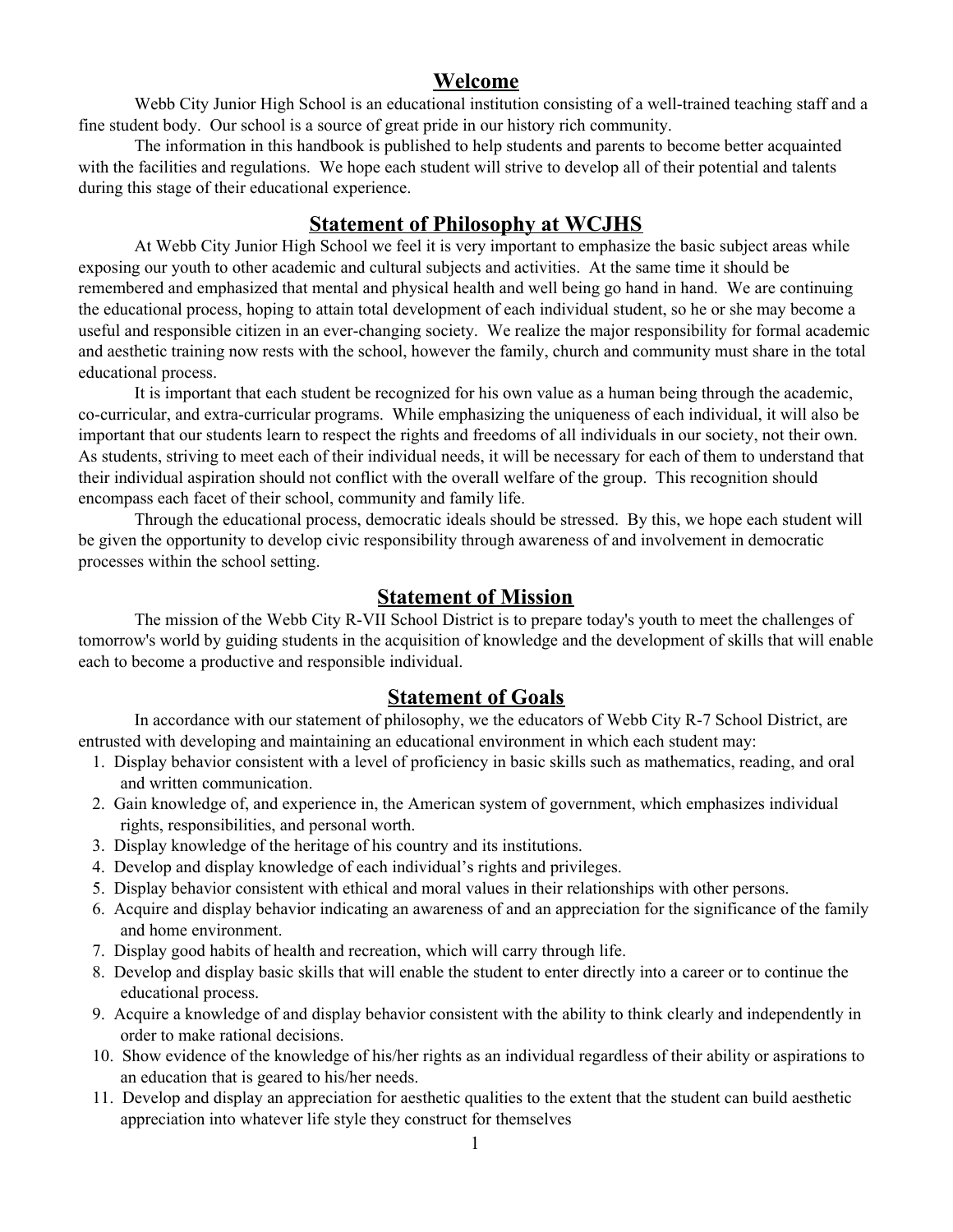### **Directory**

| Angie Broaddus, Principal                  | 673-6030 |
|--------------------------------------------|----------|
| Jonathon Derryberry, Assistant Principal   | 673-6030 |
| Kay Bryan – Kelli Garvey, Secretary        | 673-6030 |
| Sherri Hostetter, Secretary                | 673-6030 |
| Raeven Replogle-Sarah Neldeberg, Counselor | 673-6030 |
| Heather Harlen, Nurse                      | 673-6038 |
| Amber Hulstine, Librarian                  | 673-6032 |
| Junior High Fax                            | 673-6037 |
| <b>Administration Building</b>             | 673-6000 |
| http://www.wcr7.org                        |          |

#### **Requirements for Enrollment**

**Social Security Number:** We will need the child's social security number.

**Immunization Requirements:** Missouri State Law states "Students will not be allowed to attend school at all without the proper immunizations or exemptions." Immunizations are given free at the Jasper County Health Department. Call (toll-free) 1-417-358-3111 for an appointment.

**Proof of Residency:** Webb City R-7 School District provides educational service only to those students who are eligible as defined by law. Proof of residency of the parent or the court appointed legal guardian must be provided. Proof of residency is determined by the ability to provide a utility bill in the name of the parent or legal guardian or other documentation acceptable to the School District. All questionable residency issues will be referred to the Superintendent of Schools.

#### **Attendance Policy**

Regular attendance is extremely important. It has been proven many times that good attendance is associated with success in school. Each student is expected to attend school every day except when illness, injury, doctor's appointment, or some other condition beyond their control prevents his doing so. Parents are asked to call the Junior High office if their child is to be absent. In order to emphasize the importance of regular school attendance, the Board of Education has adopted a policy on absence.

**•Excused Absence:** Generally, an absence due to illness, death in the family, or some emergency making absence necessary. Notification from a parent or guardian on the day of the absence or a note, written and signed by a parent or guardian, stating the illness, emergency, or death of a family member, will be required for an absence to be considered excused. Absences in excess of 10 days per semester will not be excused without a doctor's note. Permits for doctor or dentist appointments must be signed at the physician's office and time leaving the office noted on the permit, before returning it to the Principal's Office.

**•Out of Town Card:** When it is necessary for a student to accompany his family on a trip, the absence may be excused if arrangements are made in advance. Any student going out of town is required to have on file in the office an "Out of Town Notification" card. All his teachers must sign the out of town card. Attendance will be taken into consideration in determining if such absences are to be excused. Forms are available at the Principal's office.

**•Unexcused Absence:** An absence for any reason other than those designated as excused, or an absence without a written and signed note by a parent or guardian before the absence or within 5 school days after returning to school, or a suspension or truancy

**•Tardiness:** A student will be considered tardy if he is not on time to class. Students missing 25 minutes or more of the class may be considered absent from the class. Tardy admits must be secured from the office before going to class. **Excessive tardiness will result in disciplinary action.**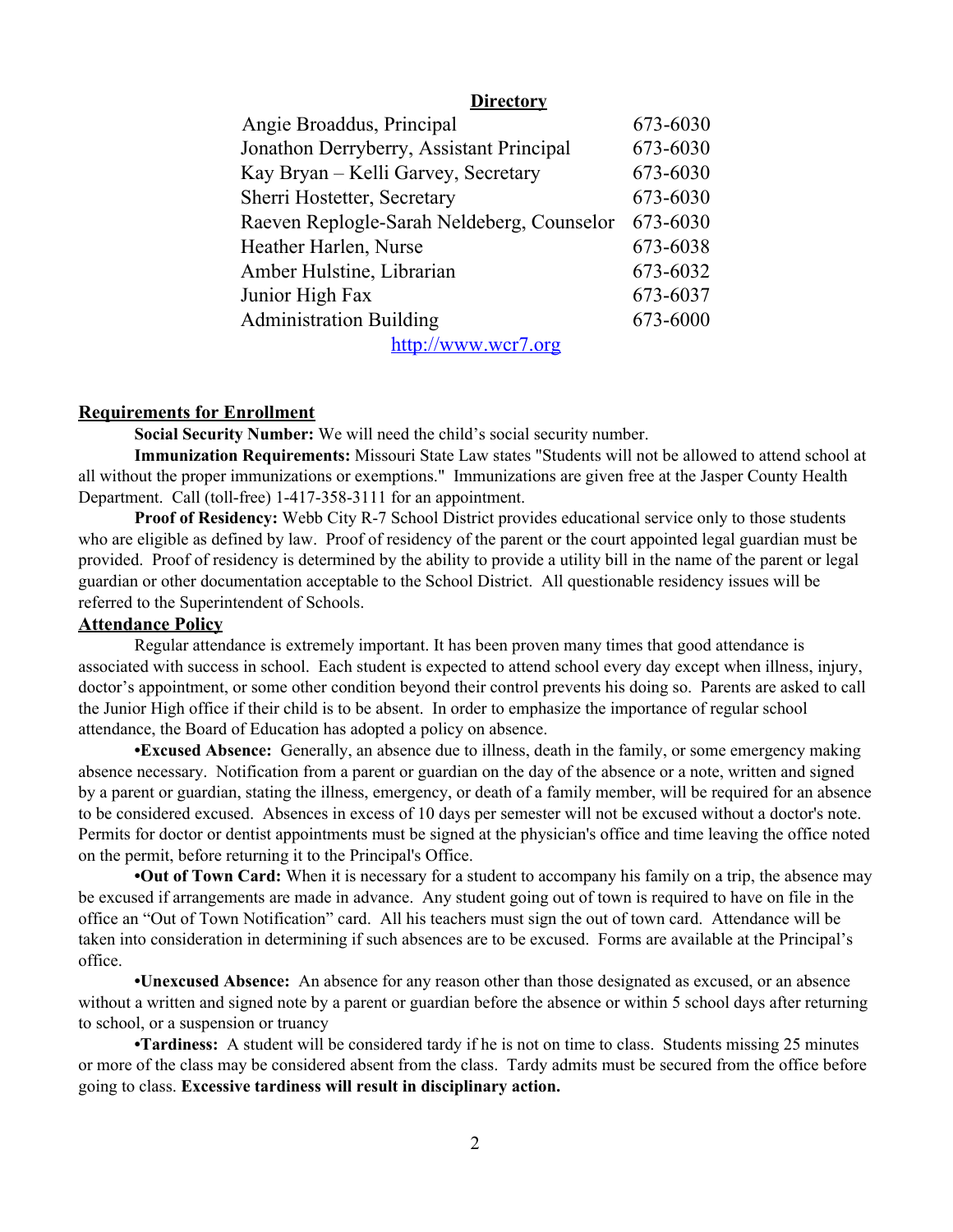**•Truancy:** Any absence other than those listed as excused or unexcused. A student will be considered truant if, after leaving his home for school, he does not attend school, or if he leaves the campus without permission from the office, or if he chooses not to attend a class.

Students who participate in any type of organized "skip day" will be counted as truant from school and subject to disciplinary action.

**•Permission to Leave:** To obtain permission to leave school during the day, the student must have a parent or guardian write or telephone a request to the Principal's Office stating: (1) the exact time the student is to be dismissed, (2) the reason for which the student is to leave. After a student arrives at school, even if before classes begin, the student should not leave school without permission from the office.

**•Suspension:** Students suspended for disciplinary reasons will not be allowed to participate in or attend school activities.

### **Make-Up Work**

When absent, students are expected to make up work missed in each class. It is the student's responsibility to obtain all make-up work from your teachers immediately upon returning to school. Students will be responsible for making up all work within time limits at the discretion of the teacher.

In cases of extended illness, assignments may be requested through the Junior High office. Please allow one day for this material to be compiled. Assignments can be found on the web at [http://jh.wcr7.org](http://jh.wcr7.org/)

## **Withdrawal and Transfer**

The procedure for withdrawing and transferring to another school is as follows:

1. Secure a note from your parents authorizing you to withdraw from Webb City Junior High.

2. Obtain the appropriate withdrawal form from the office and have the form filled out and checked by all your teachers, return all school books and school property, and make sure that all fees are paid.

3. Take the completed form to the office for final clearance.

# **Change of Address**

Inform the office if you change your address or telephone number. It is important for the school to have your parents' residence and business phone numbers in case of emergency.

# **Campus Procedures**

## **Arriving at School**

The school day officially begins at 7:45 a.m. and ends at 2:45 p.m. Students will be permitted to enter the main building between 7:20 a.m. and 7:35 a.m. to take care of office business. Students will be permitted to enter the remainder of the building at 7:20.

## **Closed Campus**

Upon arrival at school you are not permitted to leave the school grounds without permission. This includes students who arrive by bus, private transportation, walking or riding a bicycle. When school is dismissed, bus students must remain on campus until their bus arrives. Students who remain after school for participating in an activity cannot leave campus and return for that activity unless the sponsor or the child's parent gives permission. **Loitering**

# You are not to loiter in the buildings after your daily program is finished. Any student remaining in a building after 2:50 must be under the supervision of a teacher.

# **Care of Property**

**School Property:** If you disfigure property, break windows, damage lawn shrubbery, or do other damage to school property or equipment, you will be required to pay for the damage repair or replacement of the item.

**Private Property:** When walking to and from school, you are reminded not to cut across private property in order to save time and walking distance. Use the sidewalks or traffic lanes provided for pedestrians, and do not trespass on other people's property.

# **Bicycles**

You may ride your bicycle to school. It is to be parked in the bicycle racks upon arrival at school and is not to be used until the end of the school day. All bicycles should be provided with locks. The school is not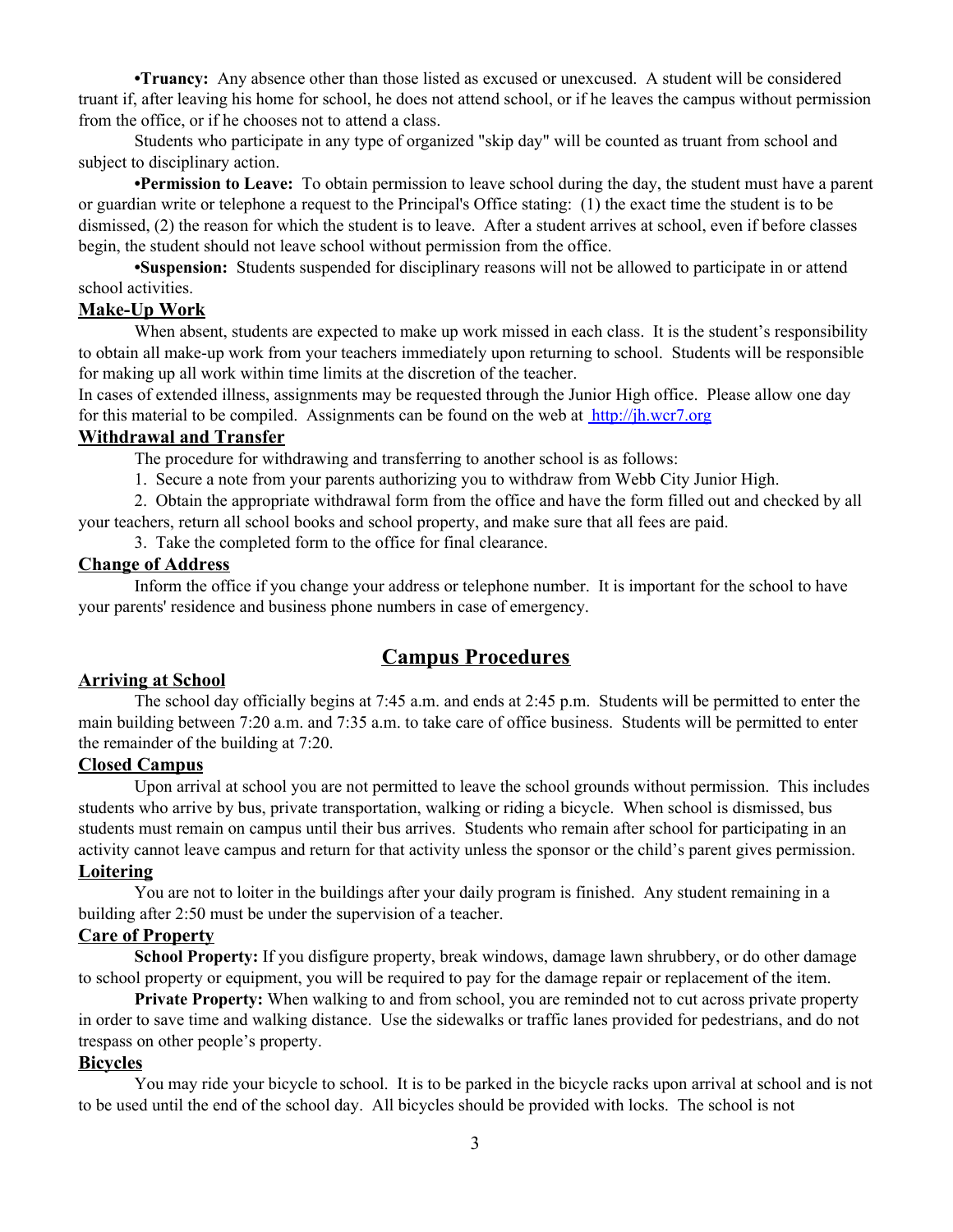responsible for damage or theft of parts while bicycles are parked at the racks. Students are not to loiter in the bicycle area or sit on the racks.

### **Transportation**

Webb City Junior High School makes every effort to provide the safest, most efficient transportation system for students attending our school. Students should be on time to meet the bus.

**Buses:** Buses cannot wait beyond their regular schedule for those who are late. All persons riding a school bus are under the supervision of the driver and are expected to conduct themselves in accordance with instructions given by him. Such conduct as moving about, scuffling, loud talking, waving arms out the windows, etc.are threats to the safety of everyone riding the bus. These students will forfeit their privilege to ride the bus. Drivers are instructed not to let students off the bus until they get home in the afternoon or get to school in the morning. Only students, school personnel, and persons on school business should ride the school buses.

**School Activity Transportation:** Students participating in school activities are expected to use the transportation provided by the school unless other arrangements are made in advance with the sponsor. Any car conveying students representing the school to and from an event sponsored by the school must be cleared through the office in advance.

# **Office Procedures**

#### **Bulletins and Announcements**

A weekly bulletin is distributed to each classroom on Monday morning. Special notices will be posted outside the office. The principal must approve signs and posters before they are posted. They must be fastened by masking tape and placed only in designated areas.

## **Telephones**

The office telephone is for school business and you may use it only in cases of emergency with the permission of the secretary or principal. Generally, you may use the telephone for the following reasons:

•To tell your parents about a change in your arrival home.

•To tell your parents about a book or instrument needed at school.

When you receive a telephone call at school, the number of the person calling will be taken, and you will be notified between classes or at the end of the day. You are not called from class unless it is an emergency.

# **Messages and Deliveries**

Messages and deliveries from home should be left in the office. Generally, you will be called out of class only in an emergency. An announcement at the end of school will indicate if a student has a message in the office. Gift delivery to students at school is prohibited. Food delivery services are also not permitted to bring food to students at school.

# **Visitors**

Your parents are welcome to visit Webb City Junior High School at any time. They are advised to go first to the office for student information and to sign in and receive a visitor badge. We value student safety and this policy helps us to ensure the safety of all students. Students of school age from other schools are not allowed to visit Webb City Junior High School unless they have previously been enrolled in our school the past school year and have approval from the Principal. Small children such as little brothers and sisters are not to be brought to school unless accompanied by a parent. Your parents may make appointments for conferences with teachers, the guidance counselor, or the principal by telephoning the Junior High School office.

# **School Day Procedures**

# **Hall Passes**

You are not permitted in the halls during class periods unless you are accompanied by a teacher or have a hall pass, which states your exact destination and is signed by an authorized staff member. You must have a hall pass before you can go to the restroom during class time.

## **Computer Network and Internet Use Policy**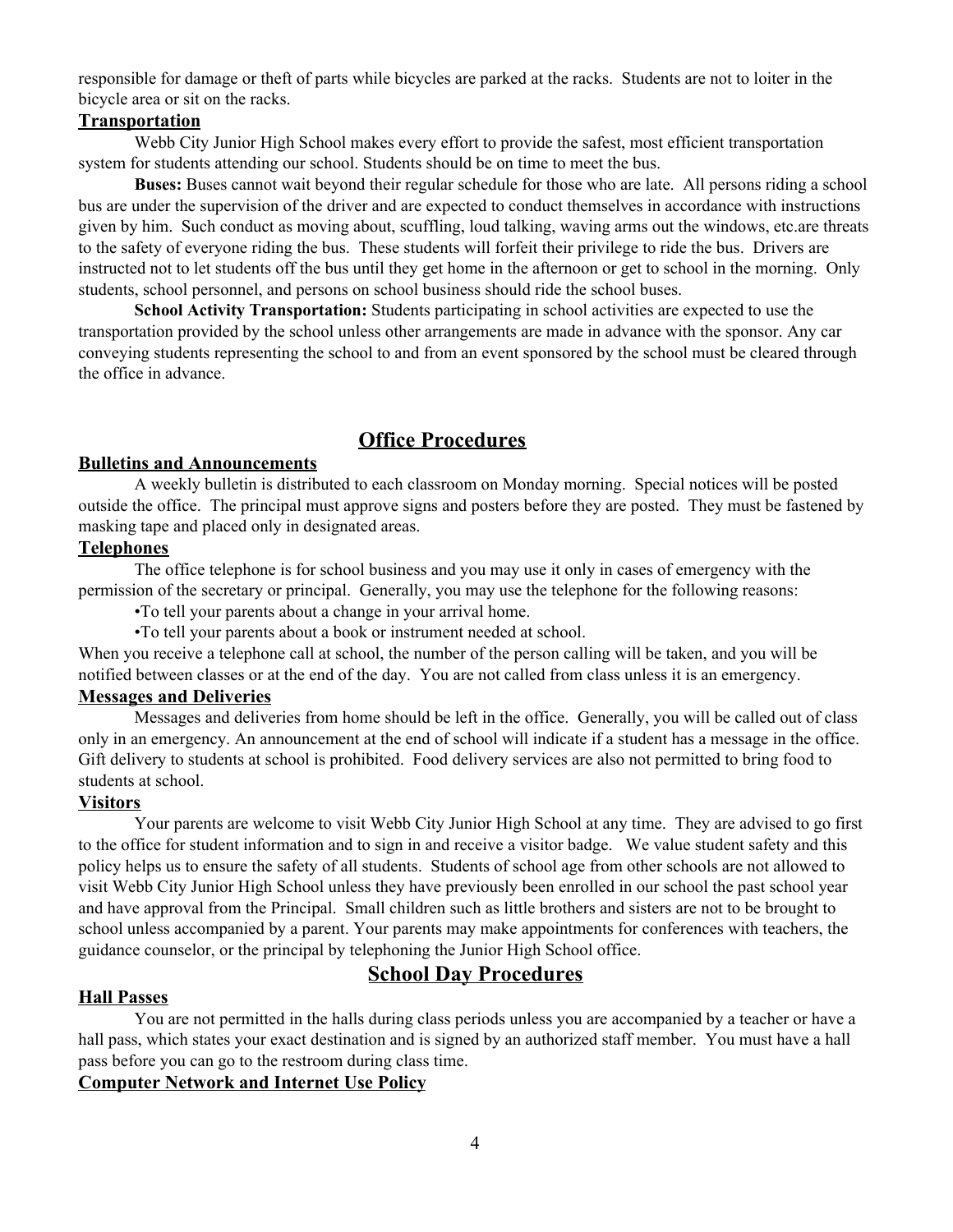The Webb City Board of Education recognizes that Internet access and other new technologies change the ways that information may be obtained, and that these changes will alter instruction and student learning. The Board supports access for students to rich information resources.

Electronic information research skills are now fundamental to preparation of citizens and future employees in the Information Age. To enhance teaching and learning, electronic resources will be used only:

- To support the curriculum of school and the state of Missouri.
- To provide additional opportunities focusing on information retrieval, searching strategies, research and critical thinking skills.
- To promote lifelong learning.

Toward these ends, it is important that students are able to access and fully utilize the resources the Internet and other networking technologies offer. Webb City Public Schools teachers and staff are aware of their responsibility to closely monitor students while they are online. Each school has filter software in place to help prevent access to inappropriate content. Improper use of school computers and computer network may result in a loss of access as well as other disciplinary and or legal action. Improper use of the network includes but is not limited to:

- Sending or viewing offensive messages or pictures
- Threatening, harassing, insulting or attacking others
- Damaging computers or networks
- Allowing another person to use your password/user ID
- Willful introduction of "viruses" or other disruptive/destructive programs into the district network

If you do not wish your child to have access to the Internet for school purposes, please notify the school office **in writing as soon as possible.** If you have questions about the benefits of this program or about the safety measures in place, please contact your building principal.

#### **Corridor Courtesy**

You are to keep the hallways open to traffic by walking to the right. Do not block traffic by standing in groups. Pass through the hallways quietly and be considerate of others. Discard trash in the containers provided and keep the school clean by picking up paper in the halls.

# **Textbooks**

All textbooks and workbooks are loaned to you for your use during the school year. Reasonable wear is expected as a result of daily use, but the textbooks are to be kept clean and handled carefully. Fines are charged based on the principal or teacher's judgment for abuse and misuse. You will be required to pay for any school textbooks or workbooks that you lose or damage.

#### **Lockers and Book Bags**

Each of you is assigned a locker for the storage of books and equipment. Book bags are prohibited in the classroom. It is your responsibility to see that your locker is kept in good order at all times. If you choose to use your own lock you will be required to leave a copy of the combination or a duplicate key in the office. Lockers remain the property of the school and school officials reserve the right to inspect the lockers at any time. Periodic inspections will be made by the principal to see that the lockers are kept neat and in order. You are not to tamper with another locker or give your combination to another person. In most cases, you will share a locker with another person. Boys will share lockers with boys, and girls will share lockers with girls.

## **Lunch Program**

The Junior High School cafeteria is located in the west end of the building. The lunch period is closed and students are encouraged to eat a well-balanced hot lunch at school. Students should bring money in an envelope with their name and the amount enclosed on the front to the office to be deposited in their lunch account. Students may also bring their lunches to school. However, all eating is to be done in the school cafeteria, and food may not be taken from this area. There is no provision for more than one lunch charge.

Students may go outside after eating lunch, weather permitting. Proper conduct during this time is very important to prevent accidents from occurring. A system of lights will give you direction as to go outside or stay inside following lunch.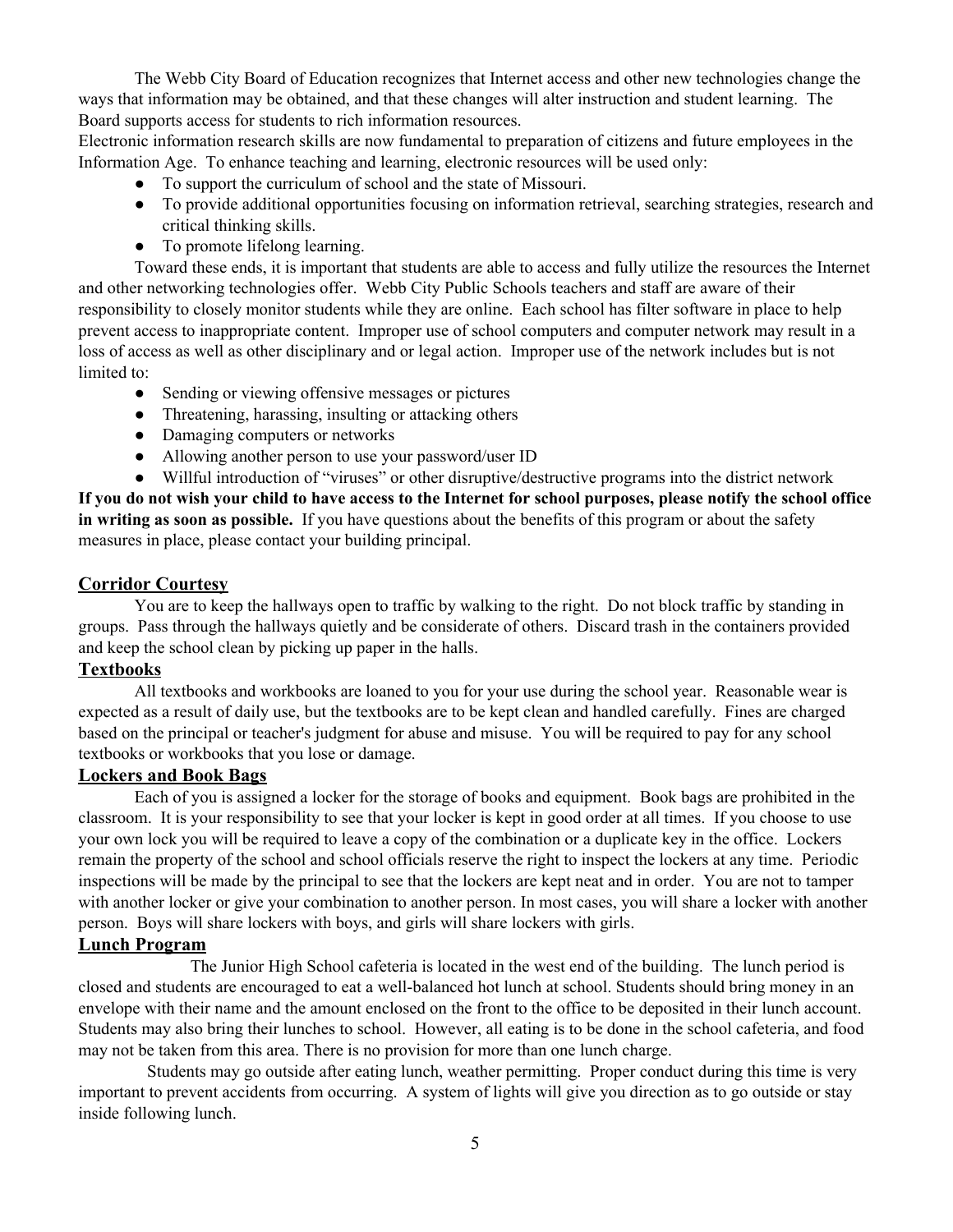# **Dress and Personal Appearance**

All aspects of dress and personal appearance are extremely important in developing the best atmosphere for educational attainment. Students are expected to be well groomed and neatly dressed at all times. Dress and appearance must not present health or safety hazards, be indecent, disruptive, distracting, or inappropriate for the classroom. Although final decisions as to the appropriateness of dress and personal appearance is determined by school officials, the following rules serve as guidelines:

- 1. Shoes must be worn at all times.
- 2. Shorts are not acceptable. Length of trousers and slacks must fall at least below the calf.
- 3. Head coverings in the building are not acceptable.
- 4. Attire must be worn in the manner for which it was designed and must be free of obscene or suggestive markings, advertisements of tobacco, alcoholic beverages, drugs, and/or other products deemed inappropriate by school officials.
- 5. Halter tops, spaghetti-strapped tops, transparent blouses/shirts, lingerie or lingerie-look outer attire, backless apparel, or items that fail to conform to accepted standards of modesty and good taste are not acceptable.
- 6. All tops must have enough length to extend beyond the waistband of pants/skirts at all times. Sleeveless shirts must have modest armholes. Girls' tops must have at least 2-inch straps.
- 7. Layering of clothing is appropriate if when worn together the combination fulfills the requirements of the dress code.
- 8. Dresses and/or skirts must be no shorter than knee length. Leggings (or similar pants) must have a shirt that comes to the end of the finger-tips.
- 9. Attire or wearing of attire in a manner that suggests gang association is not acceptable.
- 10. Torn or tattered clothing is not acceptable.
- 11. Unnatural hair coloring (fuchsia, green, blue, etc.) is not acceptable.

STUDENTS VIOLATING THE DRESS CODE ARE REQUIRED TO CHANGE AND ARE UNEXCUSED FOR THAT TIME PERIOD. VIOLATIONS MAY RESULT IN DISCIPLINARY ACTION.

## **Cardinal Codes**

#### **Safe Environment**

**Cardinal Code #1:** I will maintain a safe environment for others and myself.

**Rationale:** Everyone has a right to be safe in school, public places and home.

**I will**: Keep my hands to myself; walk; not horse-play; think before I act; use equipment and furniture appropriately; follow guidelines for arriving and leaving school.

#### **Appropriate Conversation**

**Cardinal Code #2:** My words must be appropriate

**Rationale:** Proper conversation can help prevent misunderstandings, quarrels, and fights. It helps people to understand each other.

**I will:** Call people by their names; use normal volume and tone when speaking, listen; wait my turn to speak; use direct eye contact; maintain G-rating; use I messages; refrain from gossiping and making fun of others.

#### **Positive Public Behavior**

**Cardinal Code #3**: I will behave in a manner, which is appropriate for being in public. I will use manners. **Rationale:** In order to be successful at home, school, and work I must know how to behave in public. **I will**: be kind to others; respect the personal space of others; have good hygiene; use good manners; be considerate of others; dress appropriately.

#### **Classroom Manners**

**Cardinal Code #4:** I will behave in a way that allows the lesson to continue smoothly. **Rationale:** I am in school to learn. I am working on acquiring skills, which will enable me to become a successful person.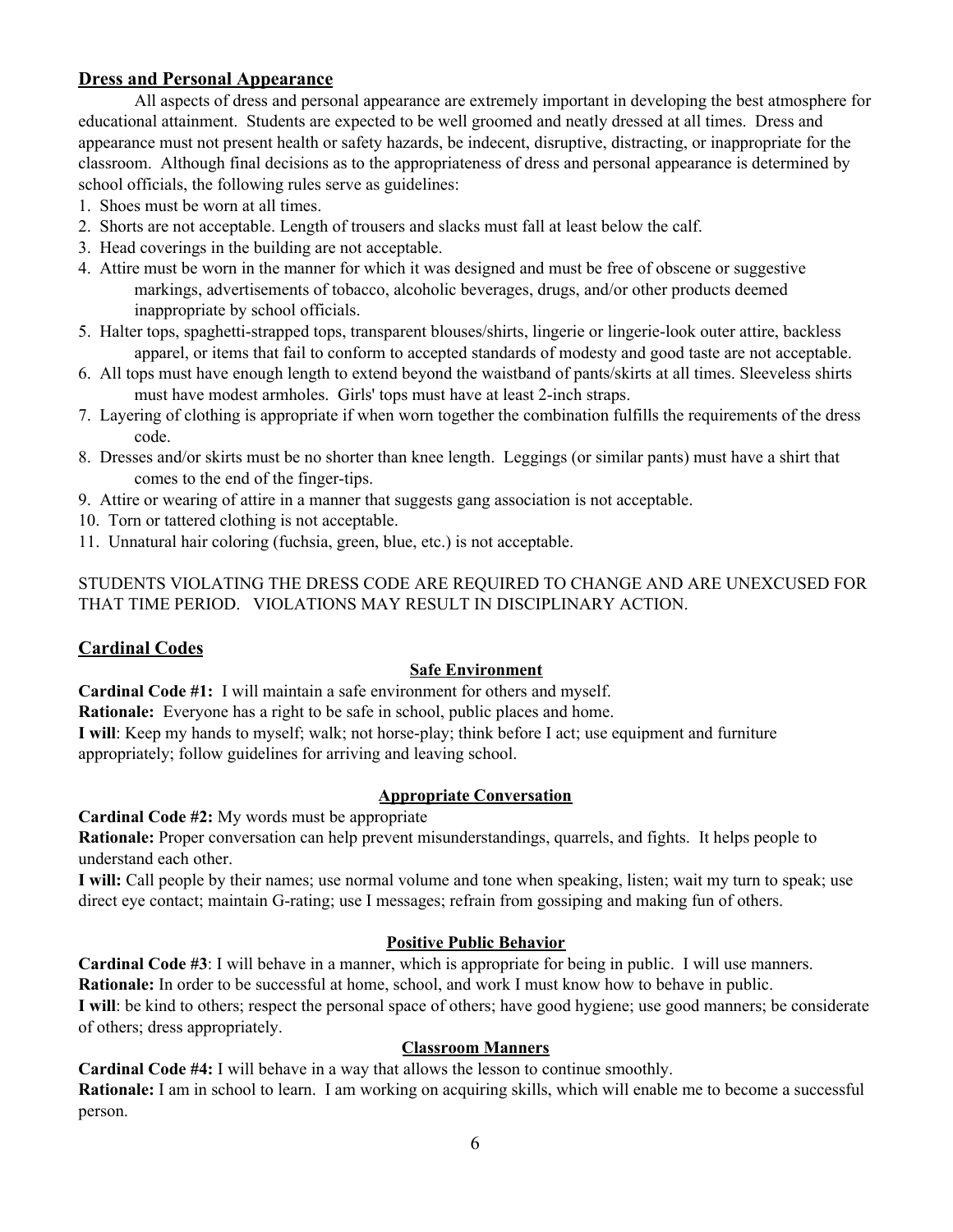**I will:** speak at appropriate times in an appropriate manner; enter and leave the room quietly; stay on task; sit up; be alert; pay attention; listen; have my supplies; not disrupt class.

#### **Getting Along**

**Cardinal Code #5**: I will interact positively with staff and peers.

**Rationale:** I am working toward understanding others views and becoming more tolerant of those who disagree with me.

**I will:** stay in control of myself at all times; be honest; be responsible for my behavior; agree to disagree when my ideas are different than others; not argue and shake hands.

#### **Caring for Property**

**Cardinal Code #6**: I will show respect for my property, school property and property of others. **Rationale:** In order to live, play and work I must demonstrate respect for my property and the property of others. **I will:** respect and care for my property and others property; If I find something that doesn't belong to me I will return it. I will keep my locker organized. I won't loan my things. I will take care of my possessions and the possessions of others.

#### **Discipline**

One of the most important lessons education should teach is discipline. It is the training that develops self-control, character, orderliness, and efficiency. It is the key to good conduct and proper consideration for other people. With an understanding of the purposes of discipline in a school, you may form a correct attitude toward it, and not only do your part in making your school an effective place of learning, but develop the habit of self-restraint which will make you a better person. It is impossible for teaching and learning to take place in a classroom unless good order is maintained. You are reminded that you must adhere to a code of good behavior not only for your own benefit, but for the benefit of others as well. Students should behave in a manner that will be a credit to Webb City Junior High School.

#### **Consequences**

Detention - Students may be assigned after school detention as a consequence for misconduct. Students are expected to bring homework to detention and will be required to work on their homework. Detention time is from 2:50 - 3:40.Three days of detention will be assigned for the first missed detention. Each infraction to follow will result in in-school suspension or out of school suspension.

Students accumulating consecutive detention assignments in excess of eight days may not be assigned detention as a consequence for inappropriate behavior. These students will be assigned the choice of a three-day suspension or corporal punishment.

Suspension/Expulsion - The Webb City R-7 Board of Education authorizes summary suspension or expulsion of pupils by principals of the schools of the district for a period not to exceed ten days and by the superintendent for a period not to exceed one semester for such conduct which is prejudicial to good order and discipline in schools or which tends to impair the morale or good conduct of the pupils.

In suspension cases the student will be informed either orally or in writing as to why the suspension is being imposed; will have a chance to respond to the charges and impending suspension; and the right to appeal the suspension to the superintendent. Before the student is reinstated after a suspension, a conference with their parents or guardian may be required.

In case of a suspension by the superintendent for more than ten days, the pupil or his parents or others having his custodial care may appeal the decision of the superintendent to the Board. In the event of an appeal to the Board, the superintendent shall promptly transmit to the Board of Education a full report in writing of the facts relating to the suspension, the action taken by him and the reasons therefore. The Board, upon request, shall grant a hearing to the appealing party as soon as is practicable.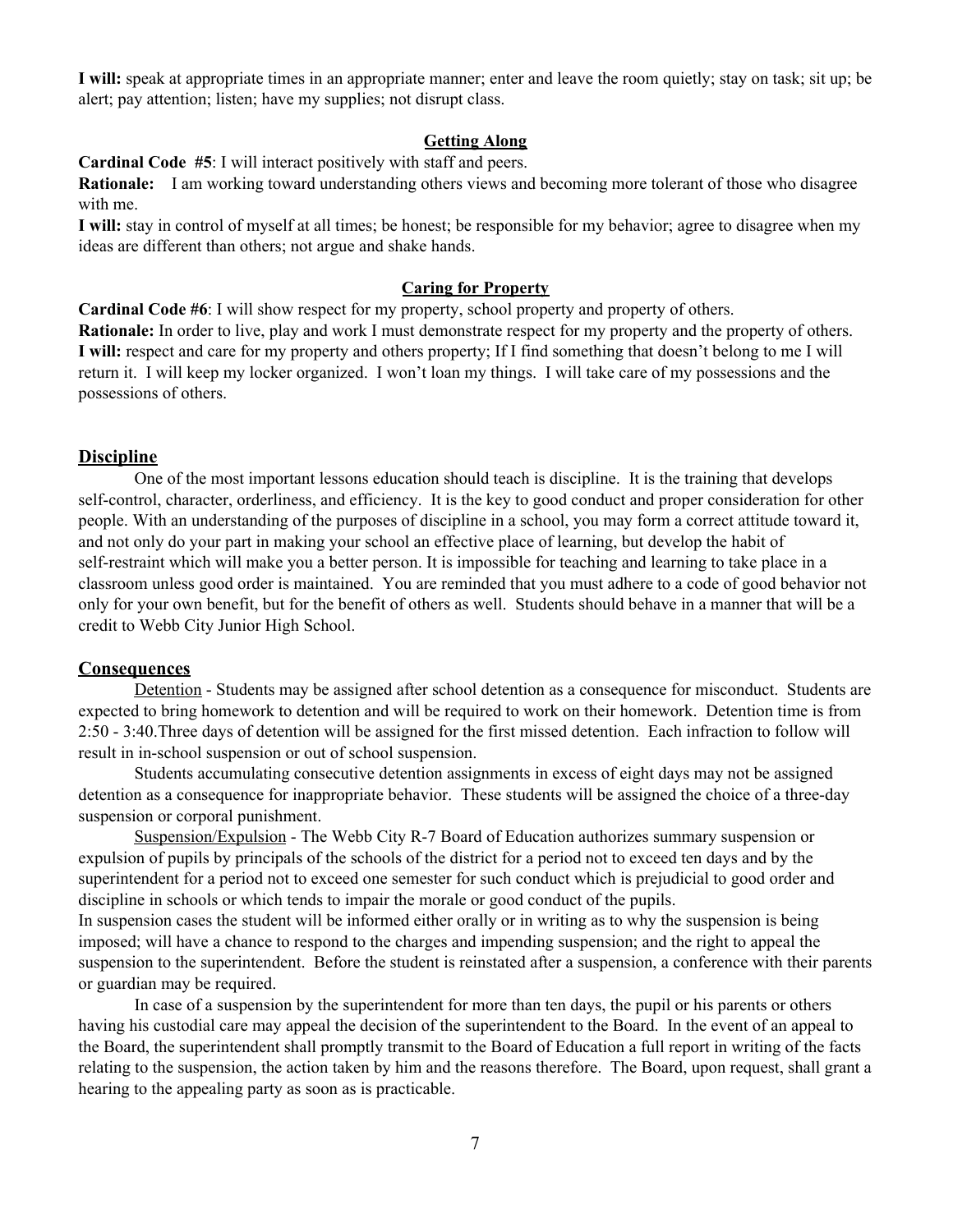In case of a proposed expulsion, a hearing will be held at a designated date and time with the Board of Education. At the hearing, the Board shall consider the evidence and statements which the parties present, and will render a decision based upon the evidence presented.

During any of the above suspensions or expulsion the student may not participate in any school activity or remain on school property during the school day.

Corporal Punishment - The Webb City School District maintains that corporal punishment is permitted where there is reason to believe it will be helpful in maintaining discipline or in the development of the child's character and power of self-control. Corporal punishment is only used with the approval of a parent or guardian.

## **Student Progress**

The individual student provides the best link between the classroom and the parent. Each of you should meet the responsibility of keeping your parents informed as to your day-to-day progress in school.

### **Grading System**

Grades A, B, C, and D are passing. "A" indicates exceptionally fine work; "B" represents better than average work; "C" indicates average work: and "D" indicates poor work. A grade of "F" indicates failure. The grade given at the end of the semester is a cumulative grade for that semester and is the one, which is recorded on the permanent record of each student.

# **Grade Cards**

Grade cards are issued every nine weeks to notify parents of student progress. The grade cards are the property of the students and are not to be returned to the school. A permanent record is kept on each student by the school. Report cards will not be distributed to students who owe financial obligations.

# **Interscholastic Activities**

### **Extracurricular Activities**

Webb City Junior High School students will participate in football, volleyball, wrestling, basketball, cheerleading, cross-country and track. To be eligible to participate in these sports you must be a good school citizen and meet all the requirements of the Missouri State High School Activities Association. All athletic practices are scheduled outside the school day and are supervised and coached by qualified staff members. General requirements for participating in junior high school athletics are as follows:

1. Must have proper attitude toward the sport, coach, and other teammates.

2. Must be prompt in reporting for all practice sessions and games.

3. Must be willing to follow instructions and to put forth enough personal effort to benefit the team as a whole.

4. Must display personal conduct at all times that will mold good character for the individual and build good will for the school and community.

5. Must have taken a physical examination during the current school year and have it on file prior to participating.

6. Must be covered by health and accident insurance.

7. Students absent during the last two blocks of the day are ineligible to participate without prior administrative approval.

## **Activity Physical Examinations and Insurance**

The MSHSAA requires that all students who participate in activities sanctioned under their guidelines have a current physical examination, concussion form and proof of accident insurance on file in the principal's office. Physical exams are valid if they were taken after February 1 of the previous school year or during the current school year. Insurance applications may be secured at the Principal's office.

#### **Cheerleading**

Tryouts for cheerleaders are held each spring. Cheerleaders are selected on the basis of teacher evaluation and ability. Outstanding school citizenship, enthusiasm, school spirit, personality, knowledge of cheers and jumps, ability to cooperate with others and grades are all important in the selection of cheerleaders. The cheerleading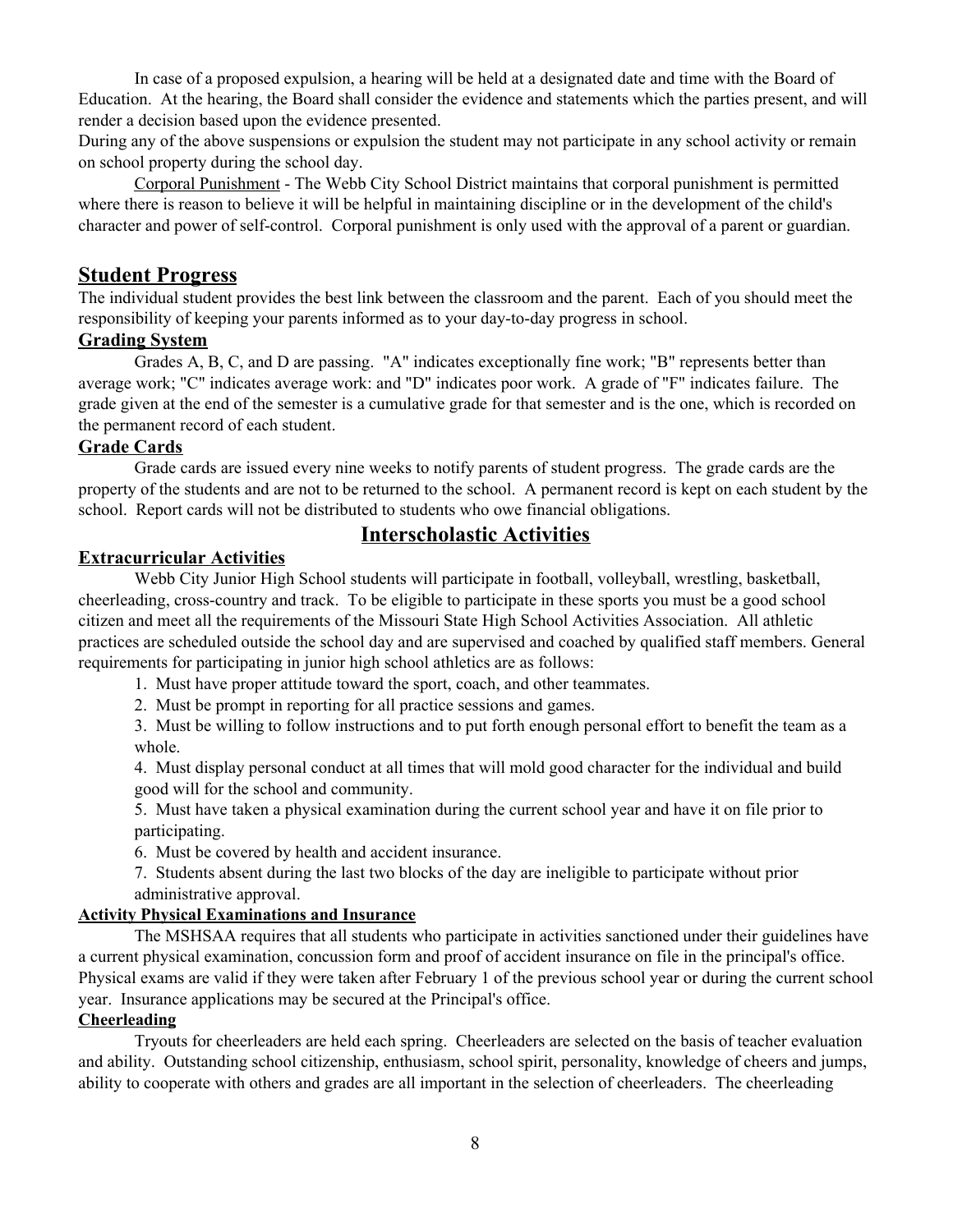tryouts are closed to everyone except the students trying out, sponsors and judges. Each student trying out must meet all requirements for participation in extracurricular activities

# **Eligibility**

To be eligible to participate in music or athletic competitions, a student may not fail more than one class each nine week period. A student may not miss school time to participate in an activity or competition if they have missed school six days with sporadic attendance during each nine-week period or ten days in a semester.

# **Student Council**

The purposes of the Webb City Junior High School Student Council are to assist in carrying out the policies of the school administration; to create understanding among the students, faculty, and administration: to develop character and leadership; and to contribute service to the school.

## **National Junior Honor Society**

The National Junior Honor Society was chartered at Webb City Junior High School December 21, 1959, for the purpose of creating an enthusiasm for scholarship, promoting worthy leadership, stimulating a desire to render service, and encouraging the development of character among students.

# **School Dances**

Junior High School dances are closed dances and only seventh and eighth graders enrolled in Webb City Junior High School are permitted to attend these dances. Parents and guardians of junior high students are always welcome to attend any junior high dance or school activity.

## **Accident Insurance**

The school does not provide insurance for students who are injured on school property during routine educational programs or activities. If you do not have any type of medical coverage and would be interested in obtaining a low cost accident policy, forms may be obtained at the Principal's office.

# **Guidance**

The purpose of the guidance services is to help each student in his social, educational, and personal development. Conferences with students receive first consideration of the counselor's time and are scheduled whenever necessary. The counselor may assist the student as follows:

- 1. Recommend materials that the student may use to improve his study habits.
- 2. Help plan the student's schedule and school program.
- 3. Offer aid in problems of adjustment.

The counselor also administers the guidance testing program.

## **Schedule Changes**

You make your course selections for the coming school year during the spring semester. Your parents and the school guidance counselor must approve your request for classes. After your course selection has been made and approved, it cannot be changed. Schedules may be changed only at the discretion of the administration, the guidance counselor, or when extenuating circumstances necessitate the need for a change.

## **Homeroom**

To learn best, adolescents need to feel connected; to feel a sense of personal relationship with the teacher; and to feel known and recognized as individuals. The Homeroom Program, through its diverse activities, provides an opportunity for students to build connections with other students and their advisor. Group as well as individual activities, are centered on monthly life skills themes.

## **Goals of Homeroom**

•To help students develop positive relationships through experiences that utilize a group's dynamics.

- •To provide an environment and activities that foster bonding with their homeroom group so that students feel accepted and valued by their teachers and peers.
- •To raise student awareness of good citizenship by providing opportunities for meaningful contributions to their school and community.
- •To help students cope with any academic concerns
- •To improve communication between home and school.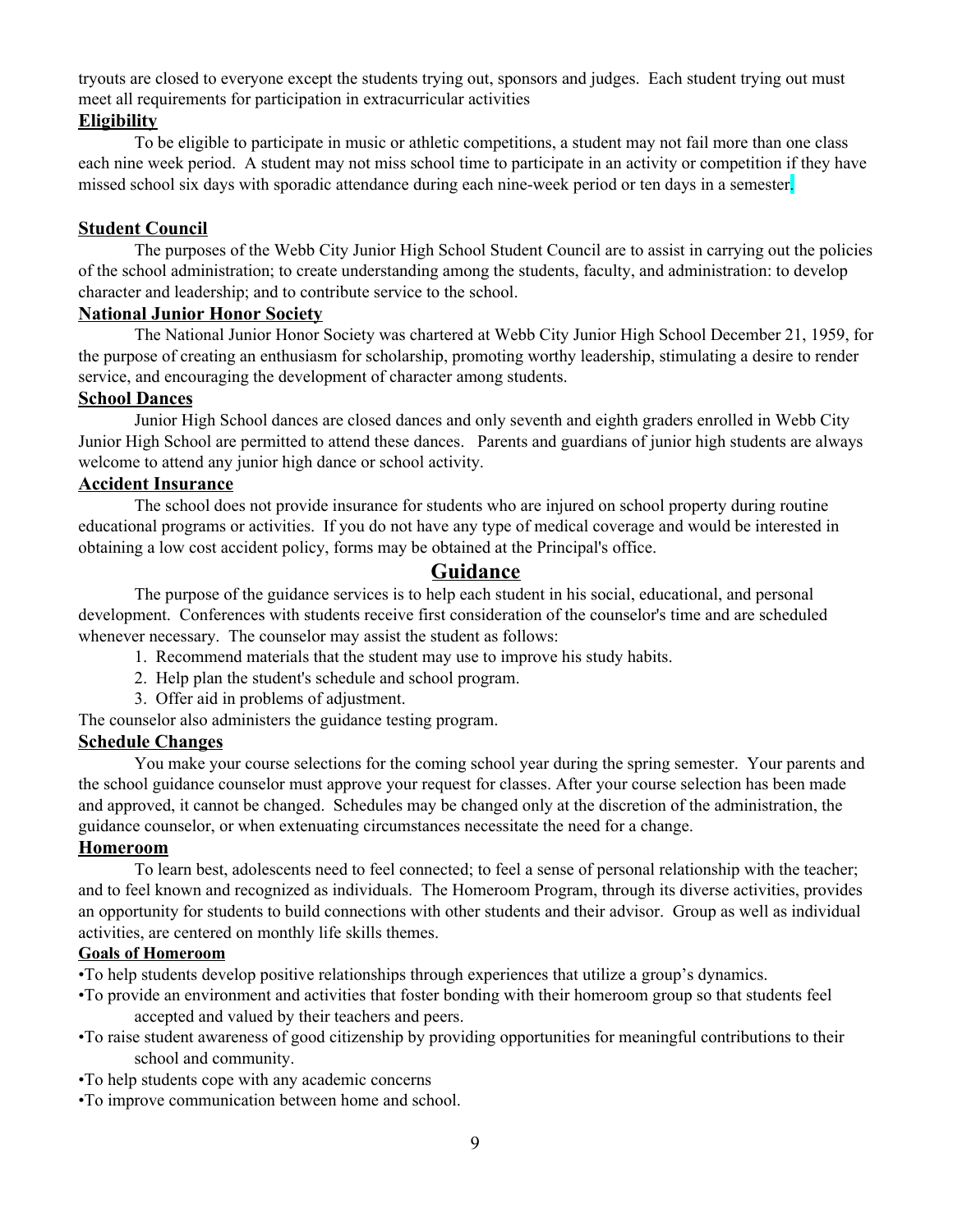# **Library Media Center**

The Library Media Center (LMC) is available for study, research, and reading. To ensure that the LMC and its resources are available for all students, the following guidelines are observed.

- 1. The LMC is open from 7:20 a.m. until 3:00 p.m. each school day.
- 2. Students are encouraged to use the LMC but upon entering they must present their planner at the circulation desk.
- 3. The barcode on the student's planner must be presented and scanned when a student checks out materials.
- 4. Students may check out a maximum of 3 items. Library books are checked out for 30 school days and magazines for 5 school days. No items may be checked out if the student has an overdue book or a fine. There is a limit of one magazine per student. Students will be fined  $5¢$  a day per overdue book and  $10¢$ a day per magazine.
- 5. If any of the library books and materials are lost or damaged beyond repair, the student will be asked to pay the shelf list value of the book. If the book is damaged but fixable, the fee is \$2.50.
- 6. No food or drinks are allowed in the LMC.

# **Health Services**

The health program, administered by the school nurse, is one of preventive and emergency care. Students who are injured or become ill at school will be sent to the office located in the main junior high building. If the illness is considered to be of such a nature that the student should go home, the student's parents will be informed by telephone.

The school nurse may exclude children from school for the following: head lice, ringworm, pink eye, impetigo, any unidentifiable rash, or a fever of 99.8 degrees or above. Students are reminded to secure a pass from the principal's office before going home when becoming ill at school.

It is very important that you keep the school informed of your current address and telephone number. TWO emergency numbers must be listed on your child's enrollment card. If you do not have a telephone, please make arrangements with a relative or neighbor to contact you if you are needed at school.

In case of serious accident or illness and the student's parents cannot be located, the student will be taken to the doctor or hospital of preference which is indicated on his health form.

# **Medication Administration Policy**

Students in grades 7-12 may bring medication with them to school provided these guidelines are followed:

- Only one day's dose may be brought at a time.
- Medication must be in a properly labeled container.
- Student must have in his/her possession a signed note from the parent or guardian giving permission to take it. The note should include the name of the medication, dosage and time to be taken.

If a student needs to take prescription medication on a daily basis at school, there needs to be forms filled out by a physician as well as a parent or guardian. You need to speak to the school nurse so arrangements can be made that meet your child's needs.

There will be disciplinary action taken for those students who do not follow the medication administration policies. If you have questions, please contact the school nurse.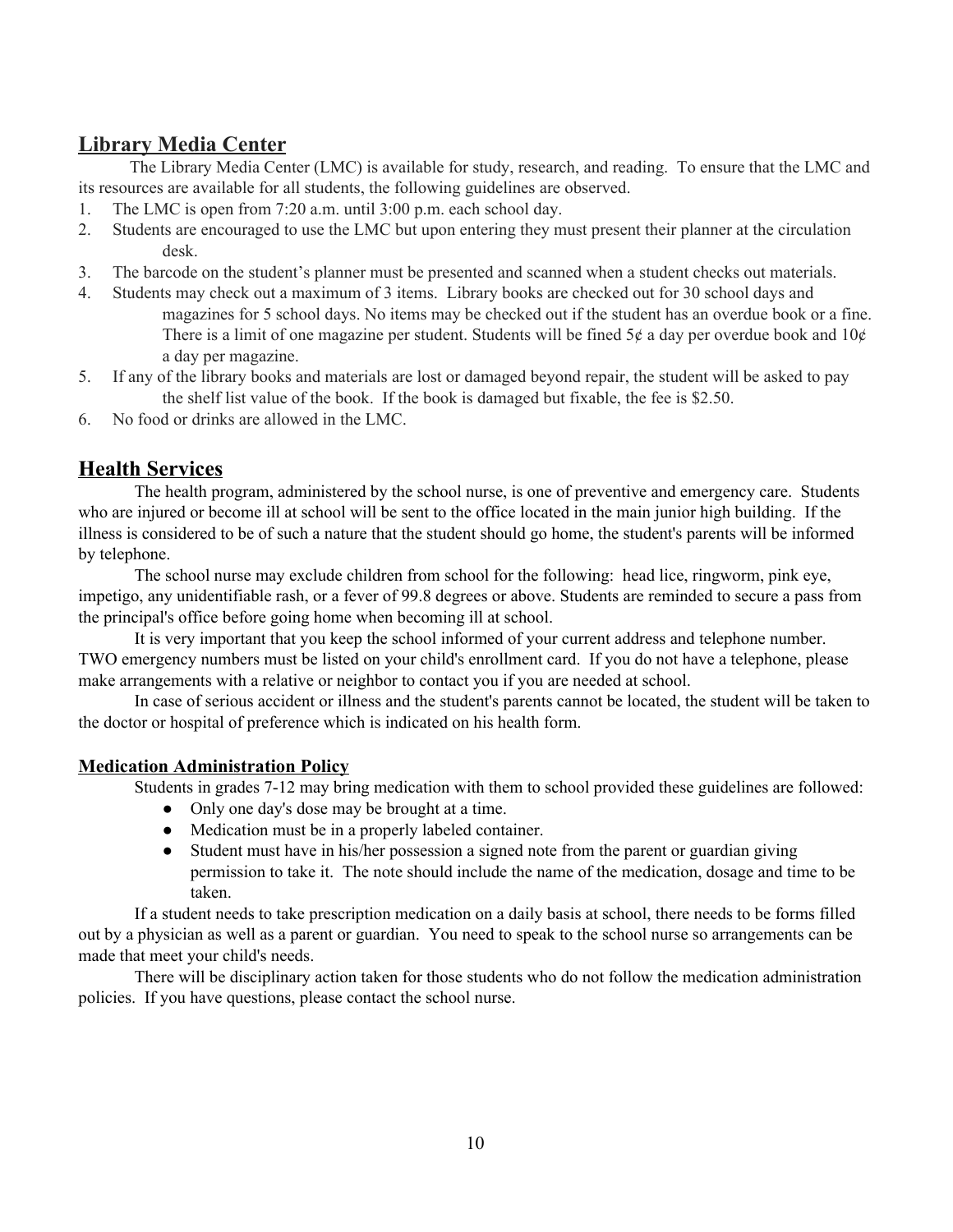# **Prohibited Items**

#### **Tobacco**

There is now overwhelming evidence that the use of tobacco is a serious health hazard and we would be negligent if we did not officially discourage it. Therefore the use of tobacco by students on school property is prohibited. Repeated offenses may result in long-term suspensions.

#### **Illegal Drugs and Alcohol**

The use of illegal drugs and alcohol is deemed to be wrong and harmful. The use, possession, distribution, transfer, ad/or sale of alcohol, narcotic or noxious substances, counterfeit drugs, depressants, drug paraphernalia, stimulants, or hallucinogens of any type in any school facility, on any school property, or in conjunction with any school sponsored activity is expressly prohibited. Controlled substances will be confiscated and offenders are subject to legal prosecution.

•First Offense: 8-day suspension

•Second Offense: Procedures will be initiated to expel the students, as a minimum, for the remainder of the semester.

This policy is mandatory for all students in the Webb City R-7 School District.

#### **Guns/Weapons**

The Board of Education recognizes the need to assure, to the best of its ability, the maximum safety of its students from all forms of violence and/or potential harm caused by guns and other weapons. Any student, who brings a firearm or other dangerous weapon to school, or school-sponsored activities, shall be suspended from school for a period of not less than one year. In order to assure compliance with the Federal and/or Missouri State Laws related to the suspension of students, the Superintendent of Schools shall recommend to the Board of Education any necessary modification of this policy on a case-by-case basis (Adopted 5-9-95)

## **MEDIA NOTICE**

While students are participating in school activities, their pictures may be taken and placed in the school or local newspaper, local television, or on the school website. If the parents or guardians of a child do not want this to be the case, they should contact the school office to make their wishes known.

#### **Release of Student Information**

It is the belief of the Webb City R-7 School District that every effort should be made to protect the safety, security and privacy of all students served. To that end every effort will be made to not disclose personally identifiable information relative to any student without authorization from the one authorized to make that decision; a court order or other legal mandate(s).

Certain directory information, however, will be released unless the school district is notified in writing to the contrary:

Names and pictures of students in conjunction with participation in officially recognized activities and sports, information relative to the student's weight, height (in appropriate athletic programs) and grade level, degrees, honors and awards received; the names of parents in conjunction with recognition of student performance, degrees, honors, and awards received.

Additionally, under Section 9528 of the Federal Elementary and Secondary Education Act, student's names, addresses and telephones must be made accessible to a military recruiter and/or institutions of higher education (post-secondary educational institutions) unless the school district is notified to the contrary. Under the Federal Family Rights and Privacy Act, parents may opt out of this requirement. Any parent, or student eighteen years of age or older, may notify the school of their desire to opt out of this requirement such directory information will not be made available to a military recruiter and/or institutions of higher education (post-secondary educational institutions). Notifications shall state the name of the student, date of student's birth, date submitted and original signature of person making the request.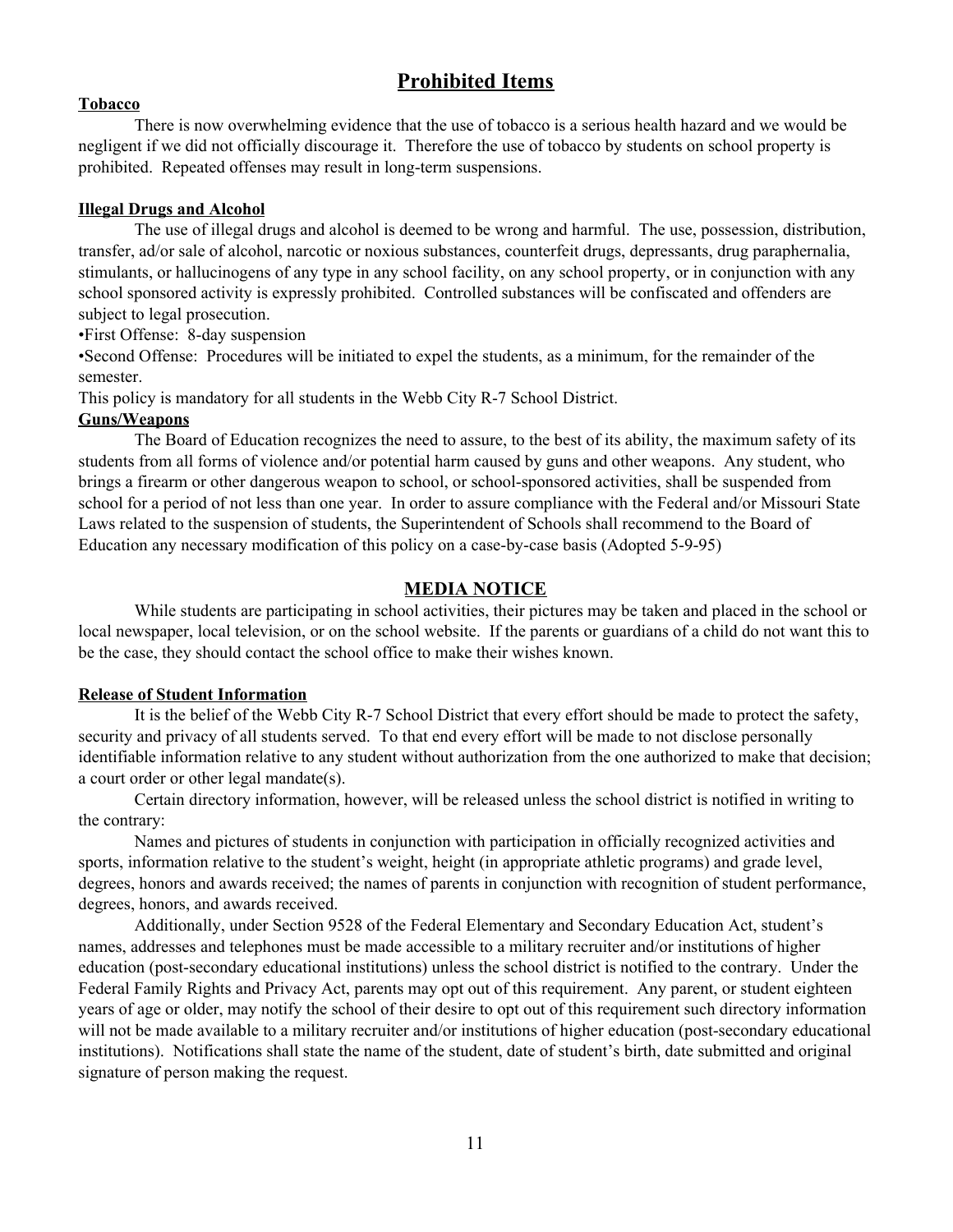#### **NOTICE OF NONDISCRIMINATION**

It is the policy of the District to maintain a learning environment that is free from harassment because of an individual's race, color, national origin, ethnicity, disability, sexual orientation, or perceived sexual orientation. The School District prohibits any and all forms of unlawful harassment and discrimination because of race, color, sex, national origin, ethnicity, disability, sexual orientation, or perceived sexual orientation.

It shall be a violation of District policy for any student, teacher, administrator, or other school personnel of this District to harass or unlawfully discriminate against a student through conduct of a sexual nature, or regarding race, color, national origin, ethnicity, disability, sexual orientation, or perceived sexual orientation as defined by this Policy.

It shall also be violation of District policy for any teacher, administrator, or other school personnel of this District to tolerate sexual harassment or harassment because of a student's race, color, national origin, ethnicity, disability, sexual orientation, or perceived sexual orientation, as defined by this Policy, by a student, teacher, administrator, other school personnel, or by any third parties who are participating in, observing, or otherwise engaged in activities, including sporting events and other extracurricular activities, under the auspices of the School District.

For the purposes of this Policy, the term "school personnel" includes school board members, school employees, agents, volunteers, contractors, or persons subject to the supervision and control of the District.

The school system will act to promptly investigate all complaints, either formal or informal, verbal or written, of unlawful harassment or unlawful discrimination because of race, color, sex, national origin, ethnicity, disability, sexual orientation, or perceived sexual orientation; to promptly take appropriate action to protect individuals from further harassment or discrimination; and, if it determines that unlawful harassment or discrimination occurred, to promptly and appropriately discipline any student, teacher, administrator, or other school personnel who is found to have violated this Policy, and/or to take other appropriate action reasonably calculated to end the harassment/discrimination.

### **DISTRICT GRIEVANCE PROCEDURE**

Students, parents of elementary and secondary school students, employees, applicants for admission and employment, sources of referral of applicants for admission and employment with Webb City R-7 School District have the right to file a formal complaint alleging noncompliance with regulations outlined in Title IX of the Education Amendments of 1972.

It shall be a violation of District policy for any student, teacher, administrator, or other school personnel of this District to harass or unlawfully discriminate against a student through conduct of a sexual nature, or regarding race, color, sex, national origin, age, ethnicity, disability, sexual orientation, or perceived sexual orientation as defined by the Policy.

#### **Level 1 – Principal or Immediate Supervisor**

Employees claiming sex discrimination may first discuss the grievance with their principal or immediate supervisor, with the object of resolving the matter informally. A student or parent with a sex discrimination complaint may discuss it with the teacher, counselor, or building administrator. Level 1 of the grievance procedure is informal and optional and may be bypassed by the grievant.

#### **Level 2 – Title IX and Section 504 Coordinator**

If the grievance is not resolved at Level 1 with the District's Title IX/Section 504 Coordinator and the grievant wishes to pursue the grievance, it may be formalized by filing a complaint in writing on a Compliance Violation Form. This form may be obtained from the Title IX and Section 504 Coordinator. The complaint shall state the nature of the grievance and the remedy requested. The filing of the formal, written complaint at Level 2 must be within fifteen (15) working days from the day of the event, giving rise to the grievance or from the date the grievant could reasonably become aware of such an occurrence. The grievant may request that a meeting concerning the complaint be held with the Title IX and Section 504 Coordinator. A minor student may be accompanied at that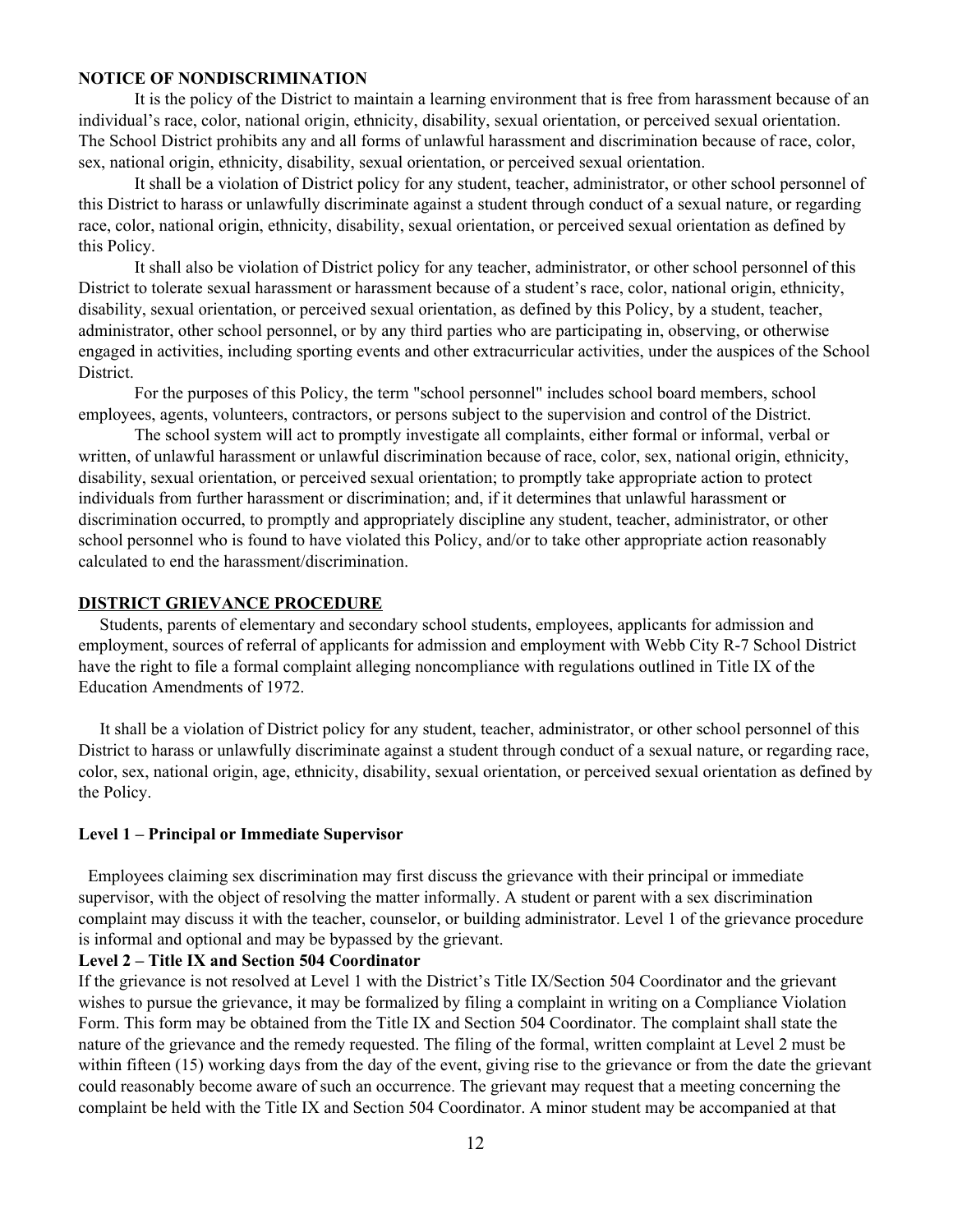meeting by a parent or guardian. The Title IX and Section 504 Coordinator shall investigate the complaint and attempt to solve it. A written report from the Compliance Officer to the complainant regarding action taken will be sent within fifteen (15) working days after the receipt of the complaint.

#### **Level 3 – Superintendent**

If the complaint is not resolved at Level 2, the grievance may proceed to Level 3 by presenting a written appeal to the Superintendent within ten (10) working days after the grievant receives the report from the Title IX and Section 504 Coordinator. The grievant may request a meeting with the Superintendent of his/her designee. The Superintendent or his/her designee has the option of meeting with the grievant to discuss the appeal. **The Superintendent or his/her designee will render a decision within ten (10) working days after receiving the written appeal.**

#### **Level 4 – Board of Education**

If the complaint is not resolved at Level 3, the grievance may proceed to Level 4 by presenting a written appeal to the President of the Board of Education within ten (10) working days after the grievant receives the report from the Superintendent. The grievant may request a meeting with the Board of Education. The Board of Education has the option of meeting with the grievant to discuss the appeal. A decision will be rendered by the Board of Education at their next regularly scheduled meeting. The grievant will be notified in writing the decision within ten (10) working days after the Board of Education action.

The procedure in no way denies the right of the grievant to file a formal complaint with the Missouri Civil Rights Commission, the Office for Civil Rights, or other agencies available for mediation or rectification of rights grievances, or to seek private counsel for complaints alleging discrimination.

Dr. Byrd Title IX Section 504 Coordinator Webb City R-7 School District

# **[http://webbcity.schoolinsites.com/Download.asp?L=1&LMID=322376&PN=DocumentUploads&DivisionID=](http://webbcity.schoolinsites.com/Download.asp?L=1&LMID=322376&PN=DocumentUploads&DivisionID=8002&DepartmentID=&SubDepartmentID=&SubP=&Act=Download&T=1&I=208476) [8002&DepartmentID=&SubDepartmentID=&SubP=&Act=Download&T=1&I=208476](http://webbcity.schoolinsites.com/Download.asp?L=1&LMID=322376&PN=DocumentUploads&DivisionID=8002&DepartmentID=&SubDepartmentID=&SubP=&Act=Download&T=1&I=208476)**

#### **SURROGATE PARENT PROGRAM**

Pursuant to the requirements of state law 162.997-999 RSMo, the State Board of Education is required to appoint a surrogate parent at such time as it becomes evident that a child with a disability does not have a parent or a person acting as a parent to participate in matters dealing with the provision of special education. For purposes of surrogate parent appointment, "parent" is defined as a biological parent, a guardian, or a person acting as a parent of a child including, but not limited to, a grandparent, stepparent, or a foster parent with whom the child lives. The term does not include the State if the child is a ward of the State. The term does not include a person whose parental rights have been terminated.

The local school district is given the responsibility to determine when a child with a disability who requires special education and who resides in the District is without a parent. The District must notify the Missouri Department of Elementary and Secondary Education of the need to appoint a surrogate parent. Training for persons serving as surrogate parents will be provided by the Missouri Department of Elementary and Secondary Education and the District.

More information on volunteering to serve as a surrogate parent can be obtained from the District's surrogate parent contact person, Lorri Monroe, Director of Special Services at 417-673-6000

## **PUBLIC NOTICE**

All responsible public agencies are required to locate, evaluate, and identify children with disabilities who are under the jurisdiction of the agency, regardless of the severity of the disability, including children attending private